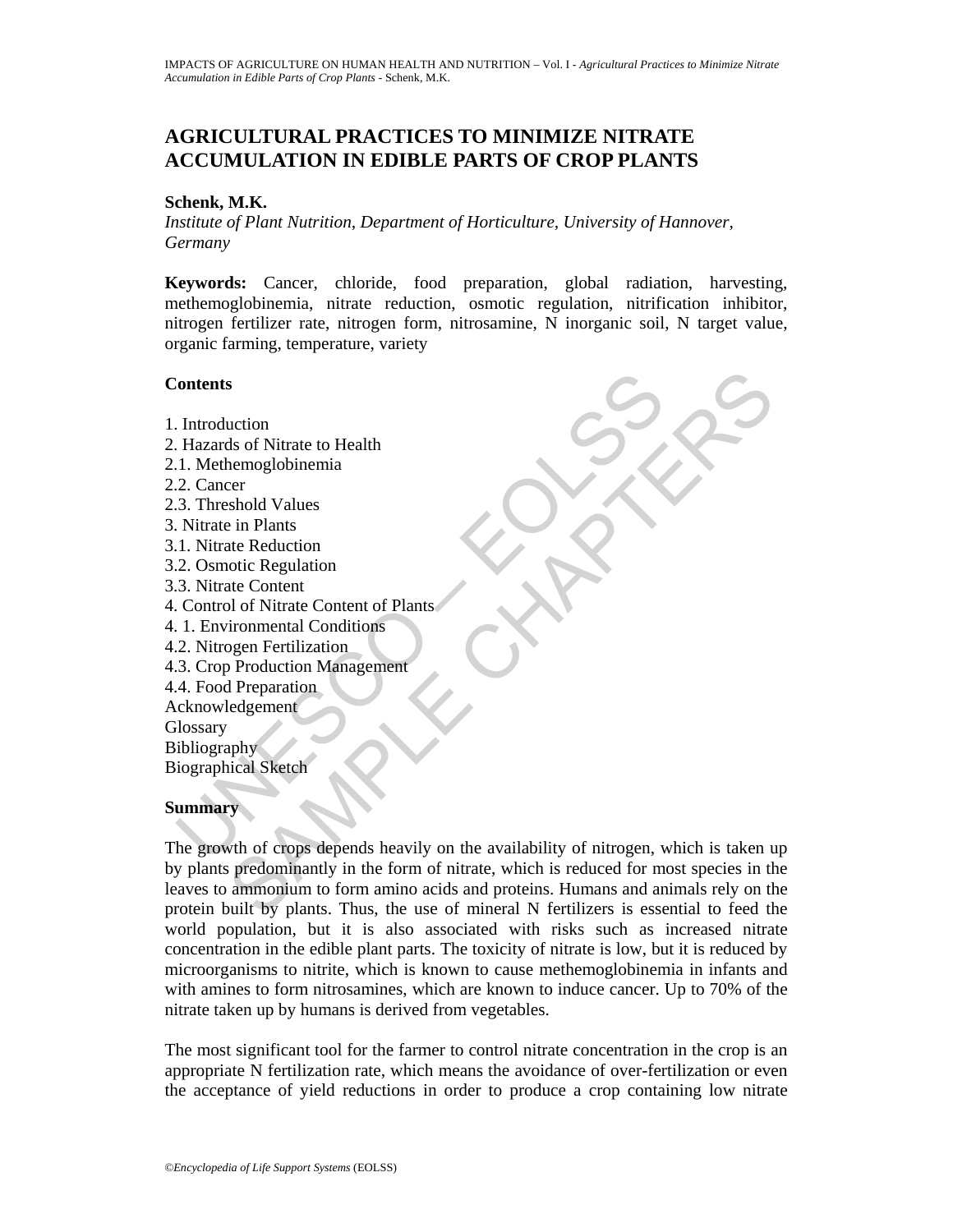concentrations, as may be necessary for the processing of dietary food. Further approaches to controlling the nitrate concentration in plants are the partial supply of N in the form of ammonium, including an effective nitrification inhibitor, or the supply of Cl. In protected cultivation, soil-less culture is an additional opportunity. Produce from organic farming potentially contains less nitrate. This is the result of low nitrogen availability in such production systems, which frequently limits yield, but does not depend on the origin, organic or mineral, of the N source. Apart from management practices, variety selection is a powerful tool to reduce nitrate content in the produce. Furthermore, the nitrate concentration may be reduced in spinach by excluding petioles in the harvested crop. Outer leaves and petioles of head lettuce should be avoided. To meet the specific low threshold values for dietary food production, vegetables should be planted early in the season to be harvested under high global radiation conditions.

## **1. Introduction**

**Introduction**<br>
the mineral nutrient nitrogen is needed in large amounts by plants<br>
onstituent of macromolecules, such as protein. However, only some<br>
sosciation with N<sub>2</sub>-fixing bacteria can use the di-nitrogen gas conta **luction**<br>
and mutrient nitrogen is needed in large amounts by plants because it is<br>
and of macromolecules, such as protein. However, only some plants living<br>
on with N<sub>2</sub>-fixing bacteria can use the di-nitrogen gas contai The mineral nutrient nitrogen is needed in large amounts by plants because it is a constituent of macromolecules, such as protein. However, only some plants living in association with  $N_2$ -fixing bacteria can use the di-nitrogen gas contained in the air. The majority of plants rely on ammonium and nitrate that originate from the decomposition of organic matter and are taken up from the soil, and the availability of N often limits plant growth. The breakthrough in the improvement of N nutrition and plant production was the invention of technical ammonia synthesis in 1913 by Haber and Bosch. The main forms contained in fertilizers are nitrate, ammonium, and urea, but plants predominantly absorb nitrate, since fertilized ammonium and urea is microbially converted to nitrate in the soil, a process called nitrification. The N supplied from the soil by mineralization of organic matter is also subjected to this process. The inorganic N forms, nitrate and ammonium, in the soil can be actively absorbed by plants.

The nitrate taken up is reduced by the "nitrate reductase" and "nitrite reductase" enzymes to ammonia, which is fixed into glutamate to produce glutamine. The glutamine provides the amino group for synthesis of amino acids, which are constituents of proteins. The nutrition of man and animals relies on protein synthesized by plants. Human beings need about 50g of protein per day, which is equivalent to 8g of N. Thus, the ammonia synthesis invented by Haber and Bosch provides an important basis for feeding the world population. However, the increased use of N for plant production, apart from its beneficial effects, creates serious problems. The nitrate anion, the inorganic N form mainly occurring in the soil, is not bound to the solid phase in the soil and it is very mobile in the soil solution; thus it can be leached easily into the groundwater or lost via drainage, leading to the eutrophication of rivers, lakes and coastal areas. Furthermore, nitrate may be lost via denitrification, a microbial process that is induced under oxygen deficiency in the soil, which is often due to precipitation and irrigation. The products of this process are  $N_2$ ,  $N_2O$ , and NO.  $N_2O$  is an important greenhouse gas in the troposphere leading to global warming, and it is involved in the depletion of the ozone in the stratosphere.

The availability of nitrogen also affects the quality of the produce. These effects might be positive, as in the case of the baking quality of wheat, but also negative regarding the nitrate content of the produce. In summary, N fertilization is essential for feeding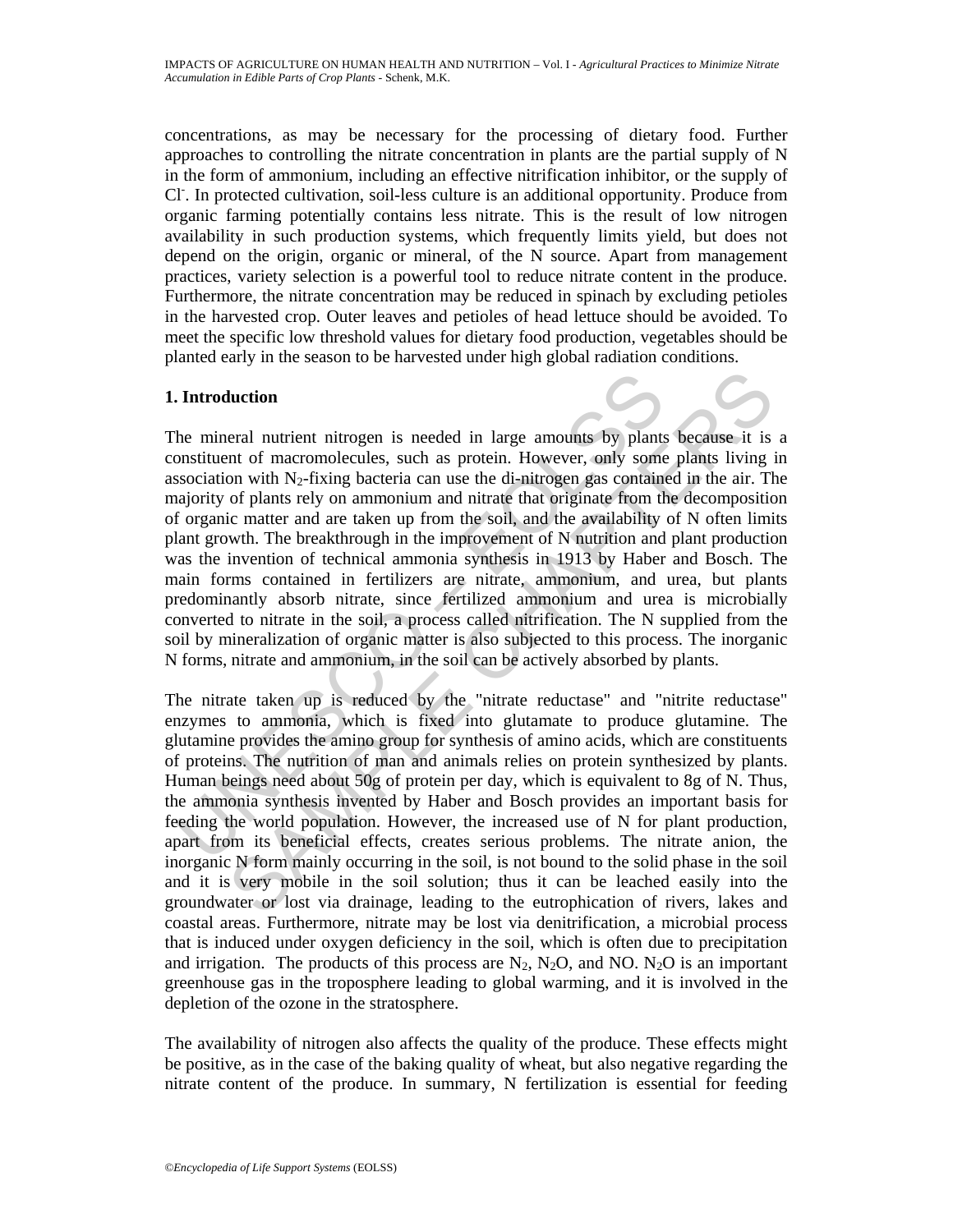humans, but the increased use of freely available nitrogen also creates problems. One of these problems, the nitrate content in plant food for human consumption, will be discussed in this contribution.

## **2. Hazards of Nitrate to Health**

About 70% of the nitrate that is absorbed by humans originates from vegetables and 20% from drinking water. The toxicity of nitrate itself is relatively low and the fatal adult dose is reported to be as high as 7-35g. This is about 100-times higher than the acceptable daily intake (ADI) via food and beverages, which is  $255$ mg nitrate day<sup>-1</sup> for a person of 70kg (WHO). The risk is due to nitrite, which is formed by reduction from nitrate. This process may happen during the storage of fresh or cooked food as well as in the human alimentary canal. Nitrate reduction in fresh or cooked food is caused by microorganisms, which use nitrate for respiration under anaerobic conditions. A closer look will be taken at the process of nitrate reduction in man.

in the human alimentary canal. Nitrate reduction in fresh or cooked fictroorganisms, which use nitrate for respiration under anaerobic con-<br>ook will be taken at the process of nitrate reduction in man.<br>
litrate taken in w man alimentary canal. Nitrate reduction in fresh or cooked food is caused b<br>
ansisms, which use nitted for respiration under anacrobic conditions. A close<br>
be taken at the process of interter deuterion in man,<br>
acken in w Nitrate taken in with food passes through the stomach and is adsorbed in the small intestine, leading to a peak of nitrate concentration in the blood plasma two to three hours after oral intake. The elimination half-time is remarkably long,  $10.8 - 12.7$  hours. The course of the nitrate concentration in the blood plasma is paralleled by both an increase in nitrate and nitrite concentration in the saliva. Nitrite is formed by microorganisms of the mouth flora and passes with saliva to the stomach. However it is thought that nitrate reduction may occur in the large intestine as well, since  $pH$  is  $> 5$ and the microorganism density is high. A significant increase in nitrite concentration in saliva occurs after absorption of more than 50mg nitrate. This means that the same amount of nitrate taken up with one meal leads to a higher amount of nitrite compared to an absorption distributed over several meals. Most of the nitrate taken in is excreted in the urine, 10-20% is recycled via saliva and 3-6% is reduced to nitrite.

## **2.1. Methemoglobinemia**

Methemeglobinemia is induced by nitrite which, oxidises hemoglobin to methemoglobin; the latter is not capable of transporting oxygen:

$$
2 \text{ Hb (Fe}^{\text{II}}) - \text{O}_2 + \text{NO}_2 + \text{H}_2\text{O} \rightarrow 2 \text{ Hb (Fe}^{\text{III}}) - \text{OH} + \text{NO}_3 + \text{O}_2
$$
  
Hermoglobin Method

At a level of 10-20% methemoglobin, a decreased oxygen supply to the tissue may be expected, and a level of more than 70% may lead to death. The occurrence of methemeglobinemia is restricted to infants not older than three months for the following reasons: (I) they have up to 80% fetal hemoglobin, which is more susceptible to oxidation, (II) the enzymatic reduction rate of methemoglobin to hemoglobin is lower compared to adults (III) acid production in the stomach is low and thus acidity allows growth of bacteria, increasing the potential for nitrite formation.

Methemoglobinemia of infants was described in 1945 as result of nitrate ingestion via drinking water. It is also called "blue-baby" syndrome or cyanosis, and sometimes also well-water methemoglobinemia since it was always related to the use of water from a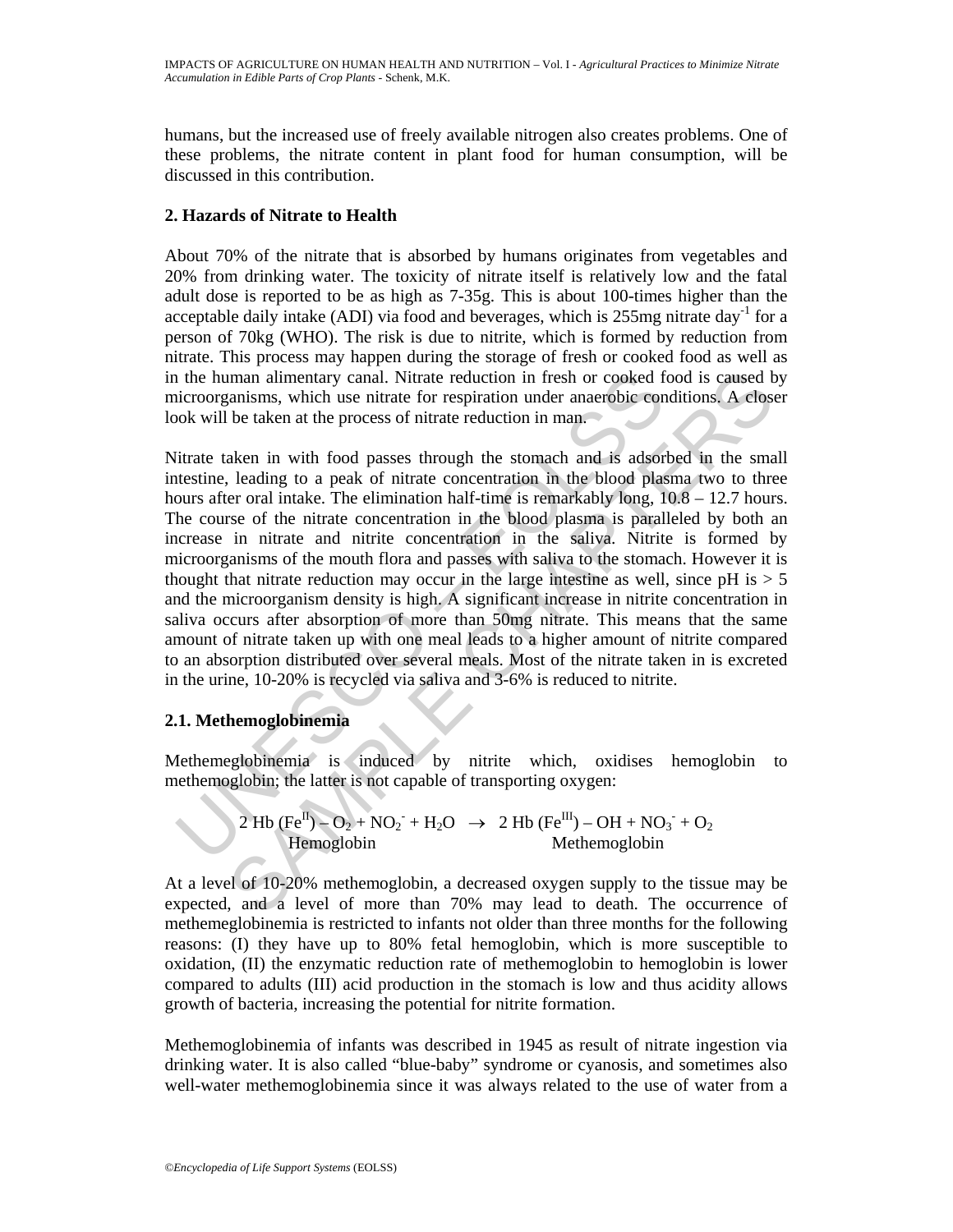well. This was the main reason for reducing the threshold value for nitrate in the drinking water in the European Community, as well as in the United States of America, to 50 mg  $1<sup>-1</sup>$ . However, cases of methemoglobonemia have also occurred after the ingestion of spinach, which is known to be a vegetable with high nitrate content that may be reduced to nitrite during storage of the fresh or cooked product. This led to the recommendation not to store cooked spinach. The incidence of methemoglobinemia has become rare after the discovery of the causes and the introduction of precautions to avoid the hazards. In the United Kingdom, the last death occurred in 1950, and the last case was confirmed in 1972.

Microbial flora in the rumen readily converts nitrate to nitrite, making ruminants particularly susceptible to such toxic effects of nitrite.

## **2.2. Cancer**

In the stomach, nitrite may form nitrosamines by nitroation with amines, which are known to cause cancer:

(1)  $2 \text{ HNO}_2 \rightarrow \text{N}_2\text{O}_3 + \text{H}_2\text{O}$  $R_1 \sim R_1$ (2)  $\sum \text{NH } + \text{N}_2\text{O}_3 \rightarrow \sum \text{N} - \text{N} - \text{O} + \text{HNO}_2$  $R_2$   $R_2$ 

2. **Cancer**<br>
1 the stomach, nitrite may form nitrosamines by nitroation with an<br>
nown to cause cancer:<br>
1) 2 HNO<sub>2</sub> → N<sub>2</sub>O<sub>3</sub> + H<sub>2</sub>O<br>
2) R<sub>1</sub> → NH + N<sub>2</sub>O<sub>3</sub> → R<sub>2</sub> → N - N - O + HNC<br>
wo molecules of nitric acid form N<sub></sub> Two molecules of nitric acid form  $N_2O_3$ , which reacts with amines. The example given above shows the reaction with a di-amine to form nitrosamine. The concentration of many nitrosamines is exponentially related to the nitrite concentration. Only the nonprotonated amine can be nitrosated. The quantity of non-protonated amine in the acid stomach content depends on the pK value of the amine. Furthermore, nitrosation is blocked by large amounts of vitamin C.

commach, nitrite may form nitrosamines by nitroation with antines, which are cause cancer:<br>  $\mathbb{H} \mathbb{H} \mathbb{H} \mathbb{H} \mathbb{H} \mathbb{H} \mathbb{H} \mathbb{H} \mathbb{H} \mathbb{H} \mathbb{H} \mathbb{H} \mathbb{H} \mathbb{H} \mathbb{H} \mathbb{H} \mathbb{H} \mathbb{H} \mathbb{H} \mathbb{H} \mathbb{H} \math$ Nitrosamines, as such, do not induce cancer, but the electrophile transformation products are known to react with DNA, leading to chromosome cracks. The carcinogenic potential of nitrosamines depends on their lipophility; it has been shown that tumours in rats were induced by just 6  $\mu$ g kg<sup>-1</sup> of dimethylnitrosamine, but more than 20 000  $\mu$ g kg<sup>-1</sup> of nitrosoproline. The organs where tumours are induced depend on the nitrosamine species, dose, and application method. There is evidence that nitrosamines are also potentially carcinogenic in humans, since this has been shown for more than 20 animal species, including monkeys.

However, it is not certain that endogenously-formed amines will reach tumor-causing levels. Nitrosamines are contained in salted foods, such as meat, fish, sausages, cheese and pickled vegetables. However, cigarette smoke may contribute even more nitrosamines to daily intake than food. A case study in Thailand suggests that consumption of food such as fermented fish that contains large amounts of nitrosamine play an important role in carcinogenesis associated with the infestation of the liver fluke parasite *Opisthorchis viverrinae*.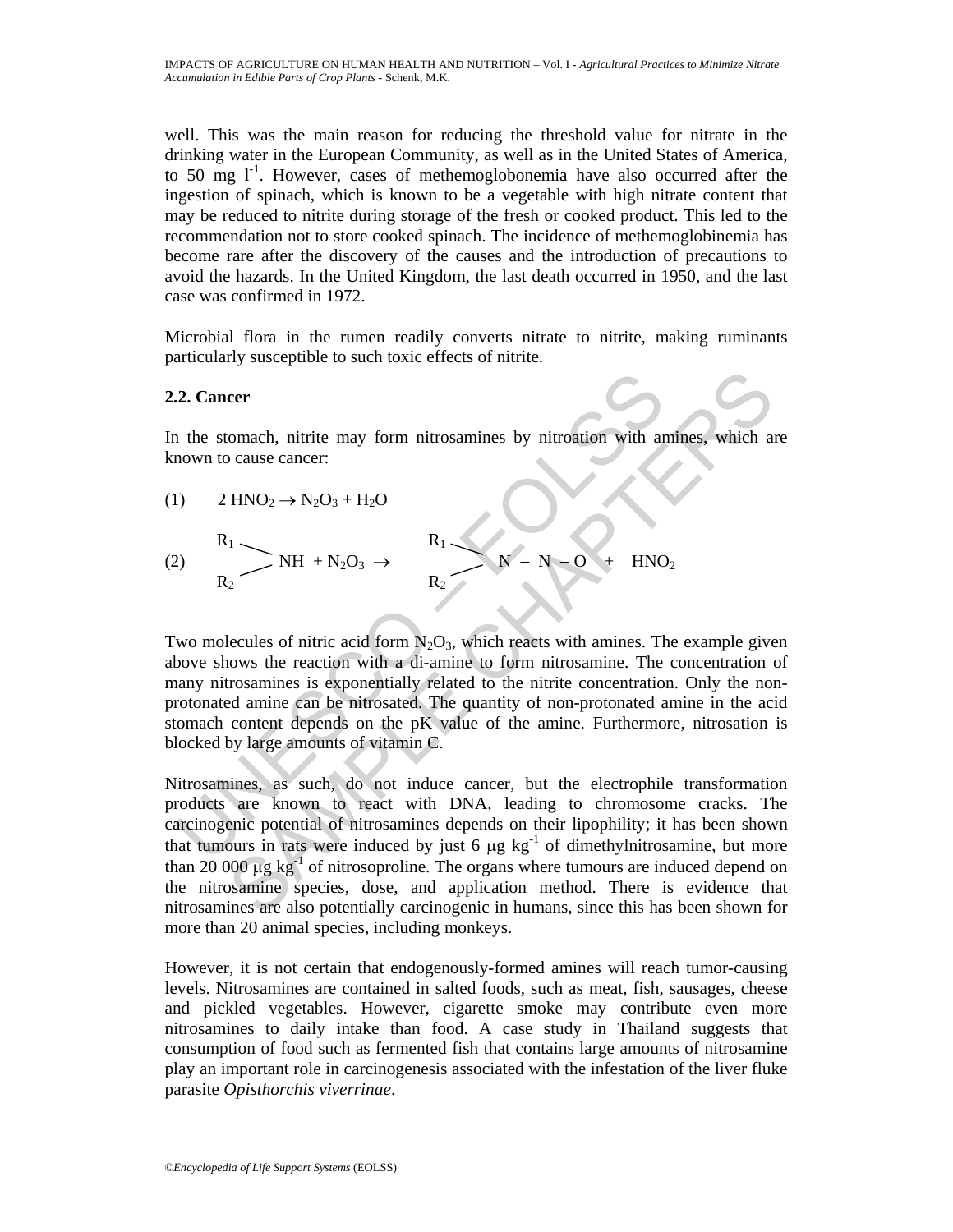Although it has not been proven that consumption of nitrate-rich vegetable food leads to significant endogenous nitrosamine production, for preventive reasons, the nitrate load should be kept as low as possible. This will be discussed in the following paragraphs.

## **2.3. Threshold Values**

For drinking water, the threshold value of 50 mg  $NO<sub>3</sub> l<sup>-1</sup>$  has been established in countries of the European Union, as well as in the United States of America, since case studies showed that methemoglobinemia increased significantly with nitrate concentrations higher than 100 mg  $l^{-1}$  in well water.

In 1997, the European Union introduced threshold values for some vegetables, which are summarized in Table 1. Values vary between species and season, since the nitrate content depends strongly on both factors. Furthermore, a threshold level of 250 ppm nitrate in ready to eat infant food and all dietary food was introduced in Germany.

| are summarized in Table 1. Values vary between species and season, since the nitrate<br>content depends strongly on both factors. Furthermore, a threshold level of 250 ppm<br>nitrate in ready to eat infant food and all dietary food was introduced in Germany. |                       |                                       |
|--------------------------------------------------------------------------------------------------------------------------------------------------------------------------------------------------------------------------------------------------------------------|-----------------------|---------------------------------------|
|                                                                                                                                                                                                                                                                    |                       |                                       |
| Species                                                                                                                                                                                                                                                            | <b>Harvest Season</b> | Threshold value<br>$mg NO3 kg f.m.-1$ |
| Spinach, fresh                                                                                                                                                                                                                                                     | April – October       | 2500                                  |
|                                                                                                                                                                                                                                                                    | November - March      | 3000                                  |
| Spinach, processed and deep frozen                                                                                                                                                                                                                                 |                       | 2000                                  |
| Lettuce, greenhouse                                                                                                                                                                                                                                                | April – September     | 3500                                  |
|                                                                                                                                                                                                                                                                    | October - March       | 4500                                  |
|                                                                                                                                                                                                                                                                    |                       |                                       |
| Lettuce, field                                                                                                                                                                                                                                                     | May - August          | 2500                                  |
| Table 1. Nitrate threshold values in vegetable crops introduced by the European Union<br>in 1997<br>(Anonymous (1997): European Community regulation No. 194/97).                                                                                                  |                       |                                       |
| TO ACCESS ALL THE 10 PACES OF THIS CHAPTER                                                                                                                                                                                                                         |                       |                                       |

TO ACCESS ALL THE **19 PAGES** OF THIS CHAPTER,

Visit[: http://www.eolss.net/Eolss-sampleAllChapter.aspx](https://www.eolss.net/ebooklib/sc_cart.aspx?File=E5-21-03-04)

### **Bibliography**

Duncan, C., H. Li, R. Dykhuizen, R. Frazer, P. Johnston, G. MacKnight, L. Smith, K. Lamza, H. McKenzie, L. Batt, D. Kelly, M. Golden, N. Benjamin, and C. Leifert (1997) Protection against oral and gastrointestinal diseases: Importance of dietary nitrate intake, oral nitrate reduction and enterosalivary nitrate circulation. *Comp. Biochem. Physiol*. **118A**, 939-948. [This publication critically reviews the